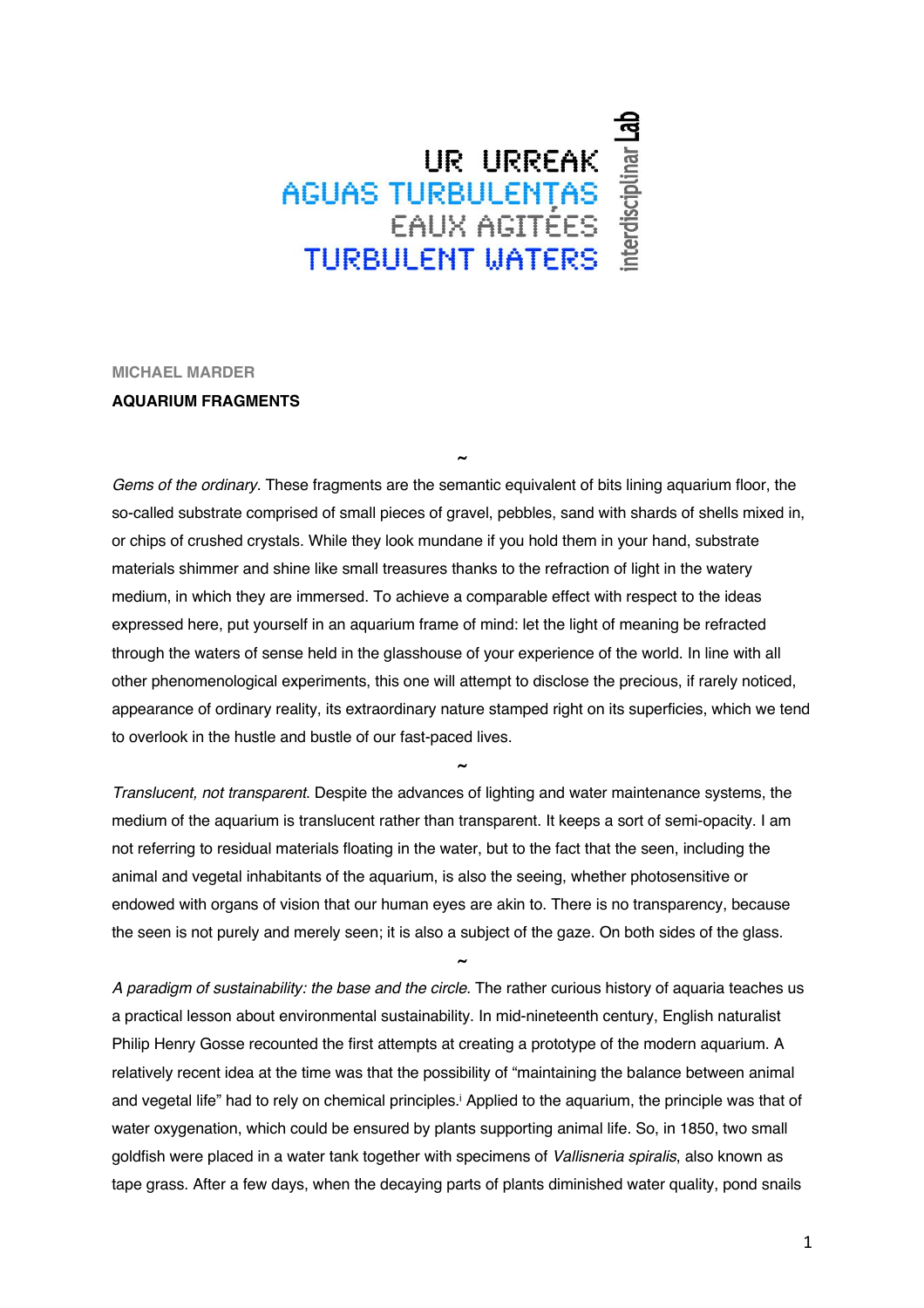were introduced into the tank. Not only did the snails feed on the products of vegetal decay, but they also produced a large quantity of eggs that served as additional nutrients for the fish.<sup>ii</sup> What we have before us in a miniature, exquisitely condensed form are two crucial ideas on the subject of sustainability. First, plants are the organic foundation of life on earth and in the water. As its "base," they sustain life itself. Second, once the base is assured, a sustainable system is circular. Plants provide oxygen for the fish and the snails, whom they also feed with their decaying parts. Snails, in turn, feed the fish (with their eggs). We ought to confront the discourses of sustainability, aiming to reconcile ecology and economic development, with the sustainable self-arrangement of ecosystems.

**~**

*Ocean gardens*. One of the old names (or paleonyms) for *aquarium* is "ocean garden." Yet another English naturalist, Henry Noel Humphreys gives his readers a practical advice about seaweeds: "Certain success is only to be secured by chiselling off a portion of the substance on which the weed is growing—thus transplanting it with its own soil, as it were, about its roots, into the ocean garden of the Aquarium."iii An ocean and a garden. Is there anything more self-contradictory than the combination of these two environments? Aside from their respective aquatic and terrestrial connotations, they are (or seem to be) the polar opposites of one another: the wild and the cultivated, the limitless and the well-defined, the unstable and the stable, the sublime and the beautiful. And yet, isn't much of the humanly mediated natureculture or culturenature a mix of the extremes? If so, then, metonymizing the world, ocean gardens are both our history and our destiny.

**~**

*Perspectival variations.* Difficult as it may be, try putting yourself in the place of the fish and the crustaceans looking at what is happening on the hither side of aquarium glass. They spot the shapes of bipeds, blurry and moving, some of them smaller than the others, their cheeks or noses pressed into the see-through separation. What passes through the minds of the aquarium's inhabitants in those moments? How do they experience its hard, unbreachable, yet clear barrier? As the end of the world? Do they speculate about the nature of the ghosts from that both distant and near reality? Do they imagine that the beyond is populated by destructive demons or by guardian angels? Do they see *us* as the ever-changing participants in a show put on display *for them*? Do they communicate with one another about the aliens from beyond the glass? Beginning to contemplate these and related issues, we would inch a little closer not to an amphibian perspective, but to a perspectival amphibology.

*Elemental encounters.* Air on one side, water (suffused with oxygen, to be sure) on the other. Whatever else the aquarium stages, it also puts forth a certain version of an elemental encounter that is apparently controlled, with divisions of roles and milieus clearly demarcated. Of course, absolute control is an illusion, given the mix of the extremes we have observed in ocean gardens. A neat separation between different elements is impossible. Still, such a separation exists, the physical proof of its existence lying in a glass wall. In dealing with the confluence of impossibility and actuality in the segregation of the elements from one another the question is: what mode of relating to the elements

**~**

2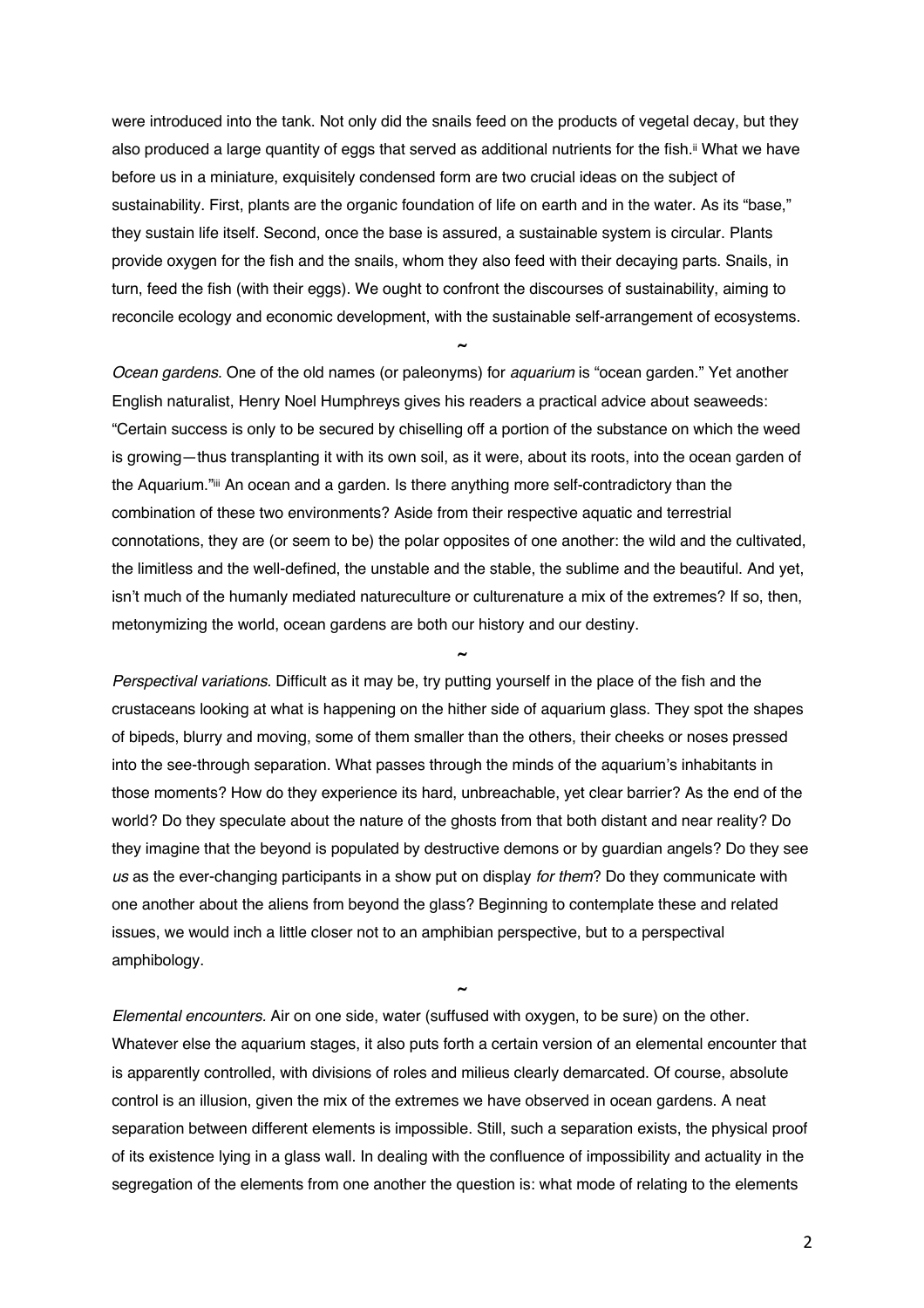does the aquarium express? The impossible becomes possible in a *controlled* environment, but this highly specific, circumscribed place is meant to be representative of every place, wherein the living find themselves. Ideally, each place is to be an aquarium, as far as the organization of the elements is concerned. The emergence of controlled environments is symptomatic of a desire to attain total control over places, climates, and the planet itself. Needless to say, this desire is frustrated from the get-go (hence, the aspect of impossibility). The more frustrated it is, though, the stronger it grows, its symptoms cropping up everywhere (hence, the facet of actuality). To encounter the elements otherwise, it will be necessary to work through our desire for control, to destabilize its signposts, to interrogate its asphyxiating attachments, to discover for what it serves as a substitute.

**~**

## *The aquarium and us; the aquarium in us; we in the aquarium.*

When we visit an aquarium, we find ourselves in it and outside it at the same time. In the building, we are facing the glass cases or the vitrines, outside-within. Our gazes transport us beyond the glass, into the watery medium and its vegetal and animal inhabitants, within-outside. Fabiana Barreda gives a literal twist to this two-fold movement when she inserts human figures, drawn on a semi-transparent support, into the aquarium. Barreda phenomenalizes, renders visible, a process that imperceptibly happens in every aquarium visit: absorbing the sensory impressions of the aquarium, we receive the aquarium within us, while we ourselves are in the aquarium.

**~**

*Modern, all too modern.* In *Zoo and Aquarium History*, Vernon Kisling observes that around 3,000BCE animal collections for nonutilitarian purposes emerged in Mesopotamia, Egypt, China, and possibly India. "In contrast, aquarium evolution is less complicated since it sprang forth as a relatively modern concept during the 1850s."iv We have glimpsed a couple of isolated episodes drawn from that period in writings by Gosse and Humphreys. A "modern concept," however, goes beyond a more or less arbitrarily chosen historical timeframe and relates to the *concept of modernity*. The elemental sense of modernity is water; according to Zygmunt Bauman's famous formulation, modernity is liquid. The absence of stability, fluxes and flows, perpetual change are all characteristics of the modern condition. That said, fluidity is channeled within the rigid molds of capital, consumer desires, and financial speculation. In other words, fluidity is *contained*, like water in an aquarium. With the rise of surveillance capitalism, we must add to the above list of features a panoptical system of translucency, of digital observation, that puts transactions, localizations, and behaviors on display before an impersonal gaze. Modernity is life in an aquarium.

*The show must go on.* So, the aquarium is a dramatic stage, replete with lighting and props, a chronometry and a choreography of action and interaction, and a material demarcation between the actors and the spectators. Its main purposes are to collect and to display: to gather together a group of rare or otherwise noteworthy animal and vegetal water-dwellers and to exhibit this collection for recreational, educational, and related purposes. To what light and sound effects can be subject the inhabitants of an aquarium? Is there a limit, at which a habitat (however artificial it may be) cannot

**~**

3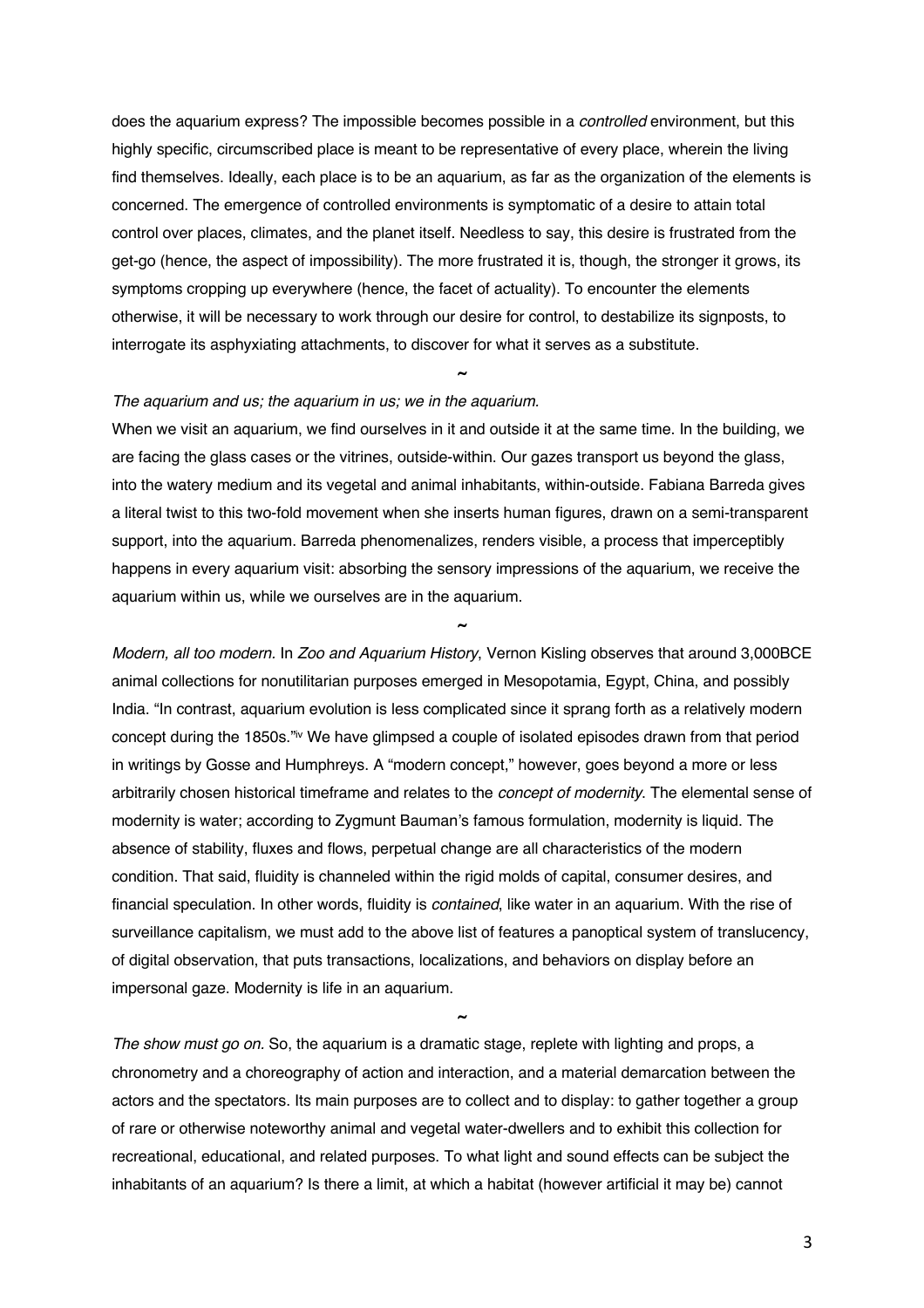serve as a stage or a backdrop for the projection of our meanings, desires, words and images, sonorous sequences and throbbing lights, as, for instance, in Francisco Ruiz de Infante's 2012 "Performance-Mapping"? There is more than meets the eye here, too. Flip the perspectives, as we have already cursorily done, and the marine actors become the spectators, while human visitors to the aquarium are actors before *their* gazes. At least two shows are going on simultaneously: one taking place in the water, the other in the air. What sort of a shifting, kaleidoscopic collection is forged out of aquarium visitors? And what kind of a display do they (we) put on?

**~**

*A lab of the future*. The quintessentially modern nature of the aquarium places it in an interesting situation. The modern is the ever new, always disassembling and reconstructing itself in an orientation toward the future. In this sense, the aquarium is not only a reflection of the present, but also a lab for what's to come. It could well be that, after the fragile conditions sustaining life on earth further deteriorate—the air becoming unbreathable, the soil no longer arable, water dangerously polluted, and so forth—we will need to restitch a habitable environment bit by bit, caring for the base and the circulation of life within a limited sphere similar to an aquarium or, perhaps, a terrarium. In case human colonies are established on other planets, the same principle would have to hold. We are not dealing with the stuff of science fiction (even though many recent sci-fi movies and works of literature point in this direction) but with real possibilities arising on the horizon of human and otherthan-human histories. A gigantic aquarium or terrarium looms over us from that horizon…

*Out of control.* We have touched upon the attempts to create a carefully controlled environment in and through the aquarium, attempts that are, from the get-go, doomed to failure. We would do justice to the uncontrollable aspects of an ideally controlled mini-universe if we responded (or reacted) to them in an equally uncontrollable way within an ideally controlled version of human conduct. This is, precisely, what Pilar Soberon does when, in her drawings, she follows the movements of the aquarium's inhabitants, letting them guide her hand and the drawing implements she holds without predetermining the course of the line, without looking at paper nor deciding on a preexisting blueprint for the entire artwork. To be with aquatic movements in movement, to synchronize oneself as much as possible with the uncontrollable course of lives, is yet another mode of being in the aquarium.

**~**

**~**

*Unveilings.* As the subtitle of Gosse's classic book on the aquarium suggests, the goal of this culturalscientific invention is to "unveil[…] the wonders of deep sea." Unveiling is the basic impulse of a modern attitude to nature. We want to wrest nature's secrets from it, to demystify it, to analyze it into chemical and molecular components. On the other end of the spectrum of thinking about and relating to nature is ancient Greek thought, according to which, as pithily formulated in a fragment by the pre-Socratic philosopher Heraclitus, "nature loves to hide." It follows that we love to undo that which nature loves to do, namely to hide. At a very basic level, our relation to nature is *contra natura*. We drag living beings and life processes out into the open, admiring the results of their unveiling as the expressions of truth, objectivity, and scientific progress. The aquarium, according to its initial modern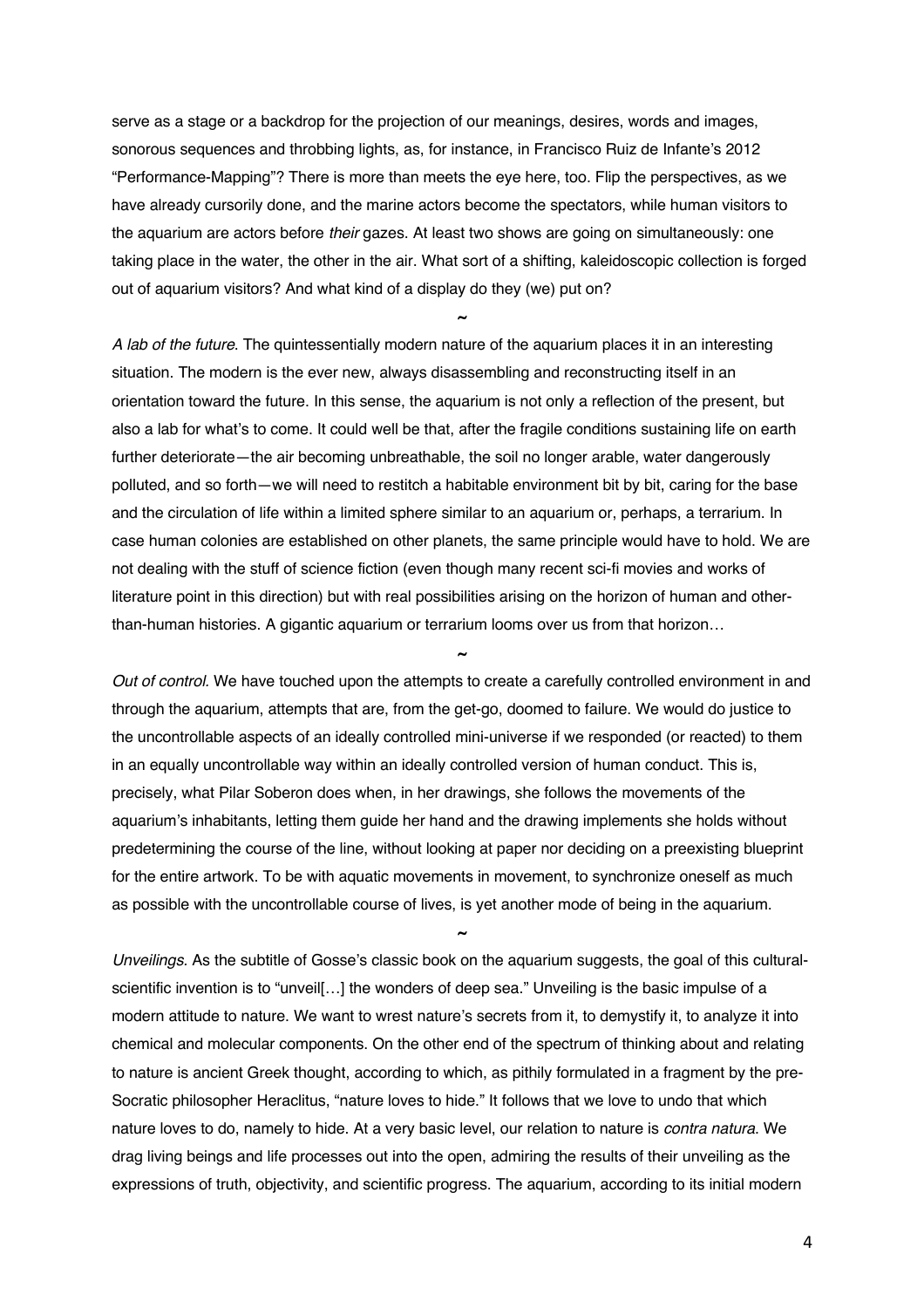conceptualization, is the apparatus of unveiling, bringing deep sea dwellers to the surface of appearances. The depth in question is, therefore, more metaphysical than physical: it has to do with efforts to render accessible that which is withdrawn in nature's peculiar tendency to hide.

**~**

*Contamination.* Who belongs in an aquarium? What has, or takes, its proper place there? These questions are vast. So vast, in fact, that they overflow the limits of the aquarium and address themselves to the rivers, the seas, and the oceans. As I have argued most recently in my *Dump Philosophy*,<sup>v</sup> the saturation of water with masses of anthropogenically produced waste (micro-plastics, heavy metals, sewage filled with residual pharmaceutical materials, and so forth) has reached such a magnitude that our mental representation of water should change. It is no longer a clean, fresh, and transparent liquid, but a dump for the byproducts of our industries—in a word, a hydrodump. Today, contamination is the rule, rather than an exceptional problematic pocket in an otherwise clean world. It does not respect boundaries between bodies or countries: the micro-plastics, heavy metals, etc. that are in the water (or in the hydrodump, into which water has been converted) are also in the fish and crustaceans who live there, in the algae and seaweeds, in the humans who consume them… The same goes for light and sound pollution in urban areas that turn our senses into garbage receptacles and for the aesthetic consumption of the aquarium. Do our aquaria reflect the dump that water and its inhabitants and we, the spectators on the other side of the glass, have become? Is there a place for the visibility of garbage that, in its total mass, will soon overtake the biomass of ocean-based life? In *Turbulent Waters*, Marisa Gonzalez invites us to consider these and related questions, contemplating the uncanny effects of the dump on the aquarium.

*Collection or community?* From the point of view of natural scientists, aquaria were and are the collections of living aquatic plant and animal specimens. Is it legitimate, though, to speak of collections of living beings? In natural science museums, collections may include herbaria, as well as taxidermic or fossilized animal remains. A collection is literally something put together, collocated in the same space and time. A community, in its turn, is organized around a being-with (*co-, con-, com-, cum-*) that is shared among its participants, a co-presence actively given and passively received. A collection grows and diminishes by accretion or loss; a community develops through the sharing of life. Communal relations are interactive and interpassive. The cross-species and cross-kingdoms communities forged in the aquarium reinvent this natural-artificial environment from within, showing in the flesh what living together entails—the inhabiting that is inseparable from co-habitation.

**~**

*Aqua vita nuova*. In a poem by Joseph Brodsky, where the pain of separation is inexpressible and where the scream of extreme suffering is silent, one gradually metamorphoses into a fish.<sup>vi</sup> The mouth is "like that of a fish, opened to / produce a soundlessly bubbling '*la*'." The waving hand "suspended in the air / acquires the quality of a fin." In the midst of these transformations, one finds oneself "in the acknowledged comfort of an aquarium, / where there are no tears shed and no songs sung." Although it is positively acknowledged, the comfort of the aquarium is false. The unheard scream is still more

**~**

5